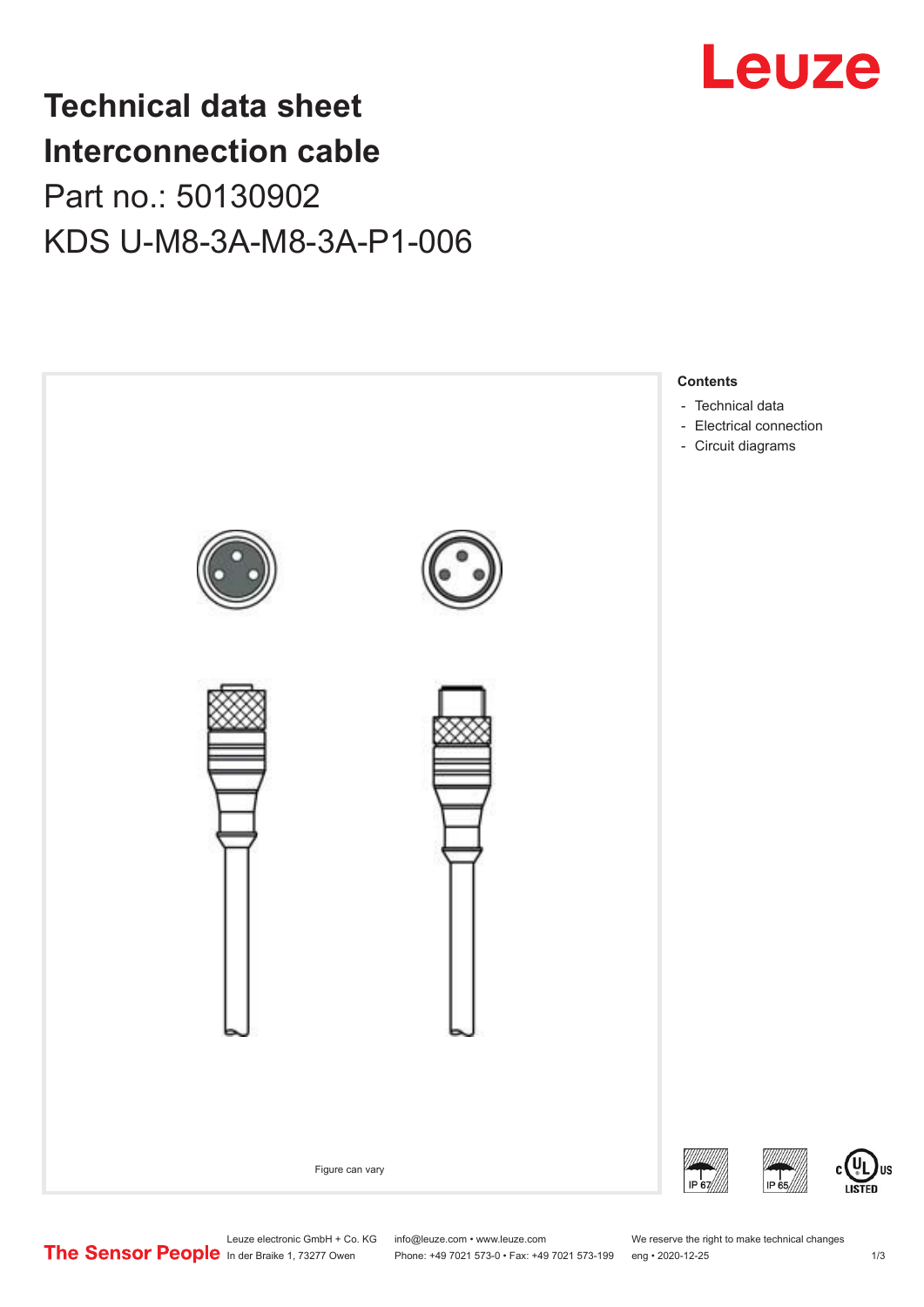## <span id="page-1-0"></span>**Technical data**

#### **Connection**

| <b>Connection 1</b>                                    |                                                                                                                                                                                                                                |
|--------------------------------------------------------|--------------------------------------------------------------------------------------------------------------------------------------------------------------------------------------------------------------------------------|
| <b>Type of connection</b>                              | Connector                                                                                                                                                                                                                      |
| <b>Thread size</b>                                     | M <sub>8</sub>                                                                                                                                                                                                                 |
| Type                                                   | Female                                                                                                                                                                                                                         |
| No. of pins                                            | 3-pin                                                                                                                                                                                                                          |
| Version                                                | Axial                                                                                                                                                                                                                          |
|                                                        |                                                                                                                                                                                                                                |
| <b>Connection 2</b>                                    |                                                                                                                                                                                                                                |
| <b>Type of connection</b>                              | Connector                                                                                                                                                                                                                      |
| <b>Thread size</b>                                     | M <sub>8</sub>                                                                                                                                                                                                                 |
| <b>Type</b>                                            | Male                                                                                                                                                                                                                           |
| No. of pins                                            | 3-pin                                                                                                                                                                                                                          |
| Version                                                | Axial                                                                                                                                                                                                                          |
|                                                        |                                                                                                                                                                                                                                |
| <b>Cable properties</b><br><b>Number of conductors</b> | 3 Piece(s)                                                                                                                                                                                                                     |
| Wire cross section                                     | $0.25$ mm <sup>2</sup>                                                                                                                                                                                                         |
| <b>AWG</b>                                             | 24                                                                                                                                                                                                                             |
| Sheathing color                                        | <b>Black</b>                                                                                                                                                                                                                   |
| Shielded                                               | No                                                                                                                                                                                                                             |
| Silicone-free                                          | Yes                                                                                                                                                                                                                            |
| Cable design                                           | Interconnection cable                                                                                                                                                                                                          |
| Cable diameter (external)                              | $4.3 \text{ mm}$                                                                                                                                                                                                               |
| Cable length                                           | 600 mm                                                                                                                                                                                                                         |
| <b>Sheathing material</b>                              | <b>PUR</b>                                                                                                                                                                                                                     |
| Wire insulation                                        | <b>PUR</b>                                                                                                                                                                                                                     |
| <b>Traverse rate</b>                                   | Max. 3.3 m/s with horiz. traverse path of                                                                                                                                                                                      |
|                                                        | 5m and and max acceleration of 5m/s <sup>2</sup>                                                                                                                                                                               |
| Suitability for drag chains                            | Yes                                                                                                                                                                                                                            |
| Properties of the outer sheathing                      | Free of CFC, cadmium, silicone, halogen<br>and lead, matt, low-adhesion, abrasion-<br>resistant, easily machine-processable                                                                                                    |
| Resistance of the outer sheathing                      | Hydrolysis and microbe resistant, good<br>oil, gasoline and chemical resistance in<br>accordance with VDE 0472 part 803 test<br>B. flame retardant in accordance with UL<br>1581 VW1 / CSA FT1 / IEC 60332-1.<br>IEC 60332-2-2 |
| <b>Torsion suitability</b>                             | ±180° / m (max. 2 mio. cycles with 35<br>cycles / min)                                                                                                                                                                         |

## **Leuze**

### **Mechanical data**

| <b>Width across flats</b>                                       | $9 \, \text{mm}$         |
|-----------------------------------------------------------------|--------------------------|
| Net weight                                                      | 22q                      |
| <b>Bending cycles</b>                                           | 5,000,000 Piece(s)       |
| Bending radius, flexible laying, min.                           | Min. 10 x cable diameter |
| Bending radius, stationary laying, min. Min. 5 x cable diameter |                          |

### **Environmental data**

| <b>Certifications</b>                             |            |
|---------------------------------------------------|------------|
| Ambient temperature, operation,<br>stationary use | $-4080 °C$ |
| Ambient temperature, operation,<br>flexible use   | $-2580 °C$ |
|                                                   |            |

| Degree of protection  | IP 65   |
|-----------------------|---------|
|                       | IP 67   |
| <b>Certifications</b> | c UL US |

#### **Classification**

| <b>Customs tariff number</b> | 85444290 |
|------------------------------|----------|
| eCl@ss 5.1.4                 | 27279201 |
| eCl@ss 8.0                   | 27279218 |
| eCl@ss 9.0                   | 27060311 |
| eCl@ss 10.0                  | 27060311 |
| eCl@ss 11.0                  | 27060311 |
| <b>ETIM 5.0</b>              | EC001855 |
| <b>ETIM 6.0</b>              | EC001855 |
| <b>ETIM 7.0</b>              | EC001855 |

## **Electrical connection**

## **Connection 1**

| Type of connection | Connector |
|--------------------|-----------|
| <b>Thread size</b> | M8        |
| Type               | Female    |
| No. of pins        | $3 - pin$ |
| <b>Version</b>     | Axial     |

#### **Connection 2**

| Type of connection | Connector |
|--------------------|-----------|
| <b>Thread size</b> | M8        |
| <b>Type</b>        | Male      |
| No. of pins        | $3 - pin$ |
| Version            | Axial     |
|                    |           |